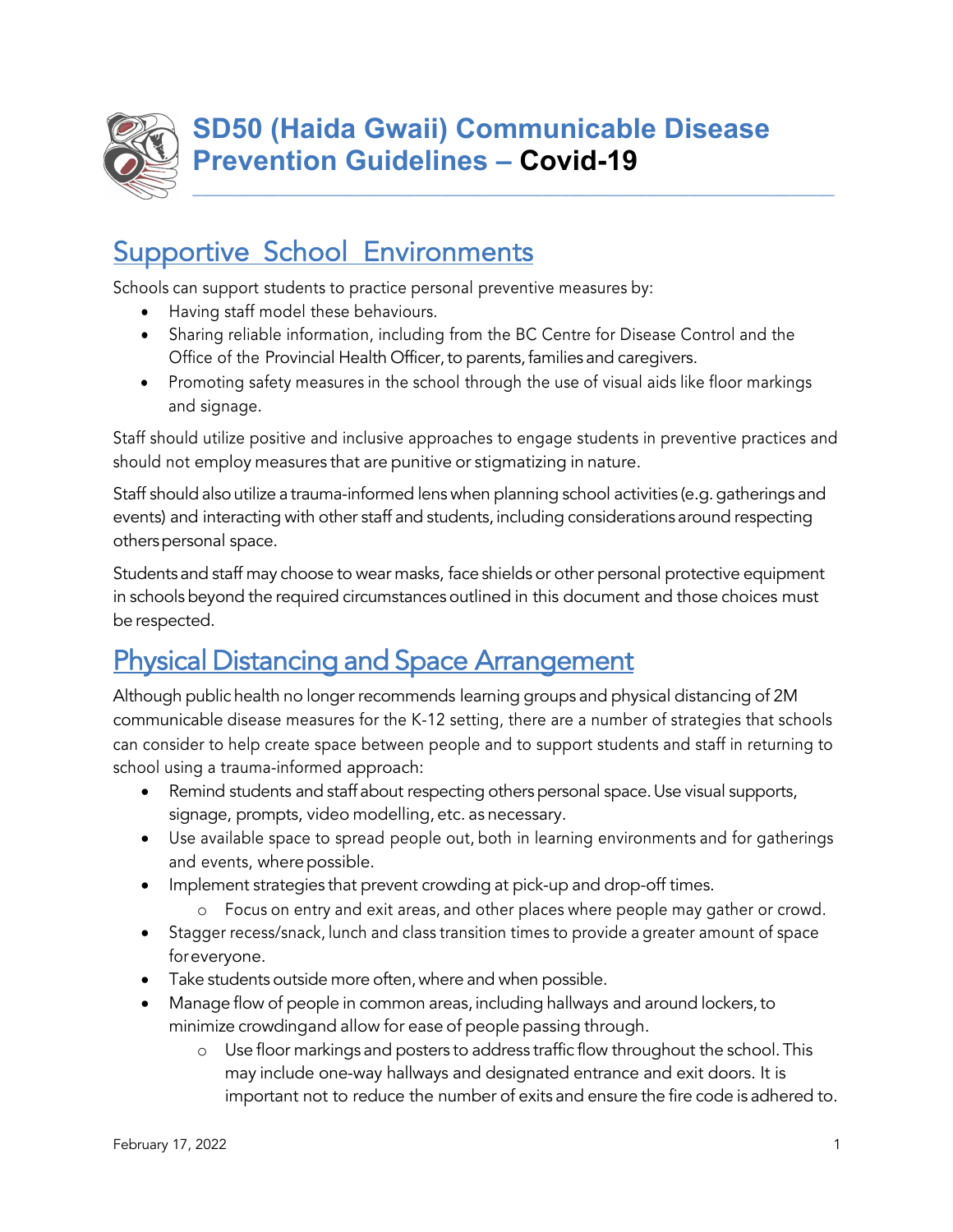### STAFF ONLY SPACES

Experience to date underscores the importance of COVID-19 prevention among adults, as well as students, in the school setting. The guidelines in this document should be used to determine what measures should be in place within staff-only spaces within a school (e.g. break rooms, school office). WorkSafeBC guidance for workplaces should be used to determine what measures should be in place for non-school spaces operated by a school district or independent school authority (e.g.board/authority offices,maintenance facilities, etc.).

In addition, K-12 schools and other worksites should implement the following strategies:

- Utilize floor markings and signage to direct traffic flow and prevent crowding (e.g. in the break room, bythe photocopier, etc.).
- For gatherings (e.g. meetings, pro-d, etc.), respect room occupancy limits, use available space to spreadpeople out, and consider virtual options. Gatherings must also occur in line with those permitted as per relevant local, regional, provincial and federal public health recommendations and Orders and any related WorkSafe BC guidance.

See the Personal Protective Equipment section for more information on mask requirements for staff.

### SCHOOL GATHERINGS AND EVENTS

School gatherings and events (including inter-school events) can occur in line with those permitted as per relevant local, regional, provincial and federal public health recommendations and Orders. Organizers should apply a trauma-informed lens to their planning, including consideration of:

- Respecting student and staff comfort levels regarding personal space;
- Using space available to spread people out as much as possible, respecting room occupancy limits, and ensuring enough space is available to prevent involuntarily physical contact between attendees (i.e. overcrowding); and
- Gradual transitions to larger gatherings (e.g. school-wide assemblies), including starting with virtual or smaller in-person options, shorter in-person sessions, etc.
- Examinations or assessments are not considered school gatherings; however, they must still be delivered inaccordance with the health and safety guidelines outlined in this document.
- For school gatherings and events that bring together multiple classes or other groupings of students (e.g., school assemblies, multiple classes doing a single activity) from the same school (but members of the school community beyond staff, students and necessary volunteers are not attending), there is not a specific capacity limit.
- For school extracurricular and social gatherings and events that bring together members of the school community beyond staff, students and necessary volunteers (e.g., an arts club performance, community fair), or that occur between schools (e.g., a music festival, a sports game or tournament), indoor capacity should not exceed 50 people or 50% of operating capacity (whichever is greater).
	- o For indoor spaces without a defined operating capacity, schools should determine a capacity limit that is at most half the number of individuals that would be within the space for that activity or event if prevention measures weren't in place.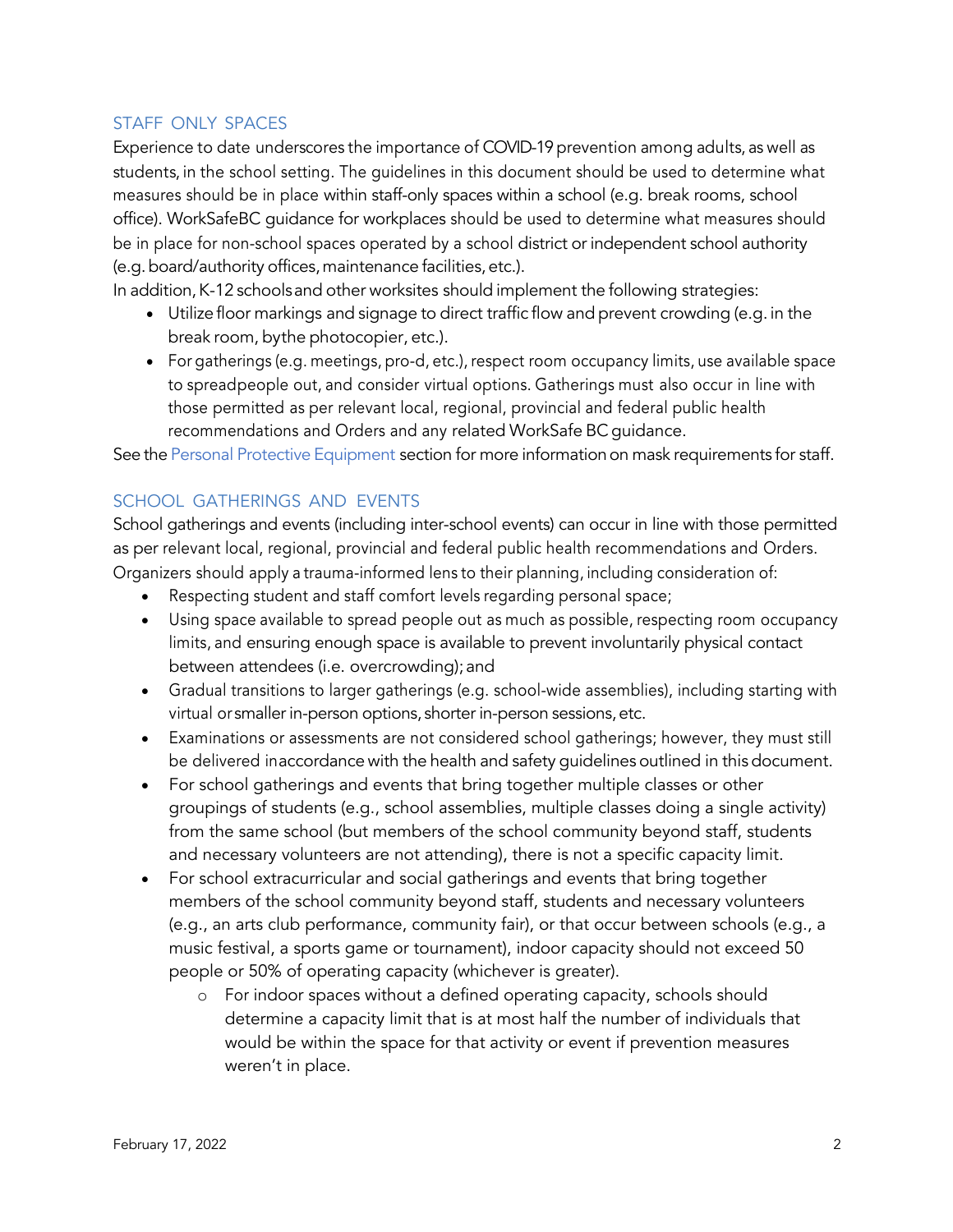- Spectators (e.g., parents, caregivers, peers), may be present for gatherings and events (e.g., attend performance club theatre productions, inter-school sports games and tournaments, etc.) within capacity limits.
- Schools should not implement proof of vaccination requirements for school-led gatherings and events.

### PERSONAL ITEMS

Staff and students can continue to bring personal items to school, but they should be encouraged to not share items that come in contact with the mouth (e.g. food, drinks, unwashed utensils, cigarettes, vaping devices, windinstruments).

Students can continue to use their lockers, as it is better for personal items to be stored in a locker than to be stored in classrooms or carried throughout the school. Schools should implement strategies to manage the flowof students around lockers to minimize crowding and allow for ease of people passing through.

# Supporting Students With Disabilities/Diverse Abilities

## EXPECTATIONS FOR SCHOOL DISTRICTS AND SCHOOLS

School districts and independent schools are expected to implement health and safety measures that promote inclusion of students with disabilities/diverse abilities.

Most students with disabilities/diverse abilities or medical complexity are not considered at greater risk of experiencing severe illness from COVID-19.For guidelines specific to children with immune suppression (e.g. students who have had a recent organ transplant, who are receiving chemotherapy, those with an illness impacting their immune system).

## GUIDELINES FOR STAFF WORKING WITH STUDENTS WITH DISABILITIES/ DIVERSEABILITIES WHERE PHYSICAL CONTACT MAY BE REQUIRED

Supporting students with disabilities/diverse abilities may require staff providing support services to be in close physical proximity or in physical contact with a student.

When staff are working with a student indoors, and the service cannot be provided from behind a barrier, staff are required to wear a non-medical mask, a face covering or a face shield (in which case a normedical mask should be worn in addition to the face shield). Additional personal protective equipment is not required beyondthat used as part of the personal care routine normally encountered in their regular course of work (e.g., gloves for toileting).

When working with students where seeing facial expressions and/or lip movement is important, and the servicecannot be provided from behind a barrier, options include having the staff member wear a mask with a transparent section to enable visualization of the mouth. More information on masks and face coverings is available on theBCCDCwebsite.

- Students in Kindergarten to grade 12 are also required to wear a non-medical mask or face covering when receiving services indoors and abarrier is not present.
- In addition to a non-medical mask, those providing health or education services that require being in close proximity to a student should follow their standard risk assessment methods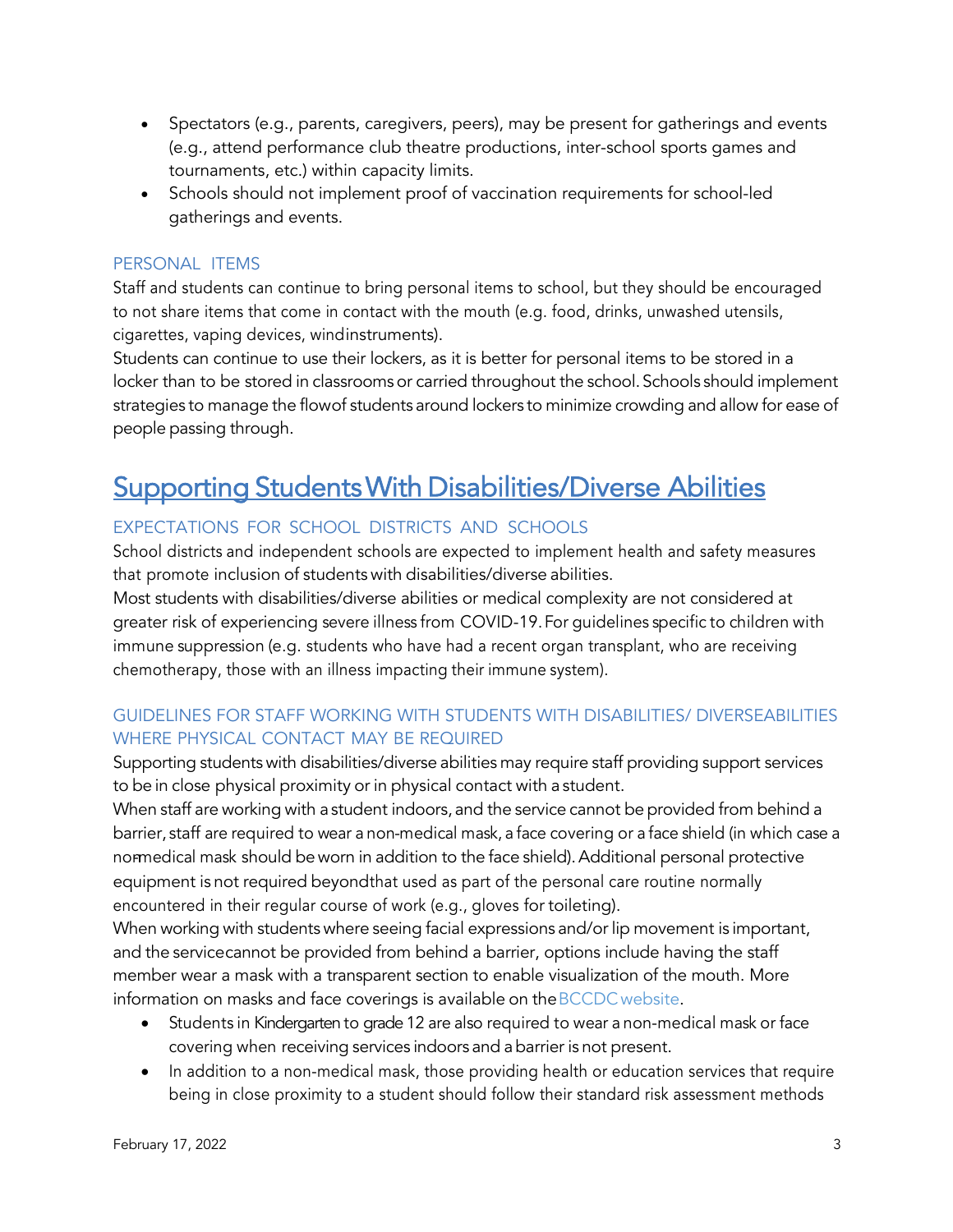to determine what PPE is needed for general communicable disease prevention in accordance with routine practices.

# **Student Transportation**

### BUSES

The following strategies are recommended for student transportation on buses:

- Buses used for transporting students should be cleaned and disinfected according to the guidanceprovided in the Cleaning and Disinfecting section of this document.
- Bus drivers should clean their hands often, including before and after completing trips. Drivers areencouraged to regularly use alcohol-based hand sanitizer with at least 60% alcohol during trips.
- Bus drivers are required to wear a non-medical mask, a face covering or a face shield (in which case a non-medical mask must be worn in addition to the face shield) on school buses except while driving.
- See the Supporting Students with Disabilities/Diverse Abilities section for more information onsafety measures when staff are required to be in physical contact with students.
- Students in Kindergarten to grade 12 are required to wear non-medical mask or face coverings when they are on the bus.
- Non-medical masks or face coverings should be put on before loading.
- Parents and caregivers must assess their child daily for symptoms of common cold, influenza, COVID-19, or other infectious respiratory disease before sending them to school (see the Daily Health Check sectionfor more information). If a child is sick, they must not take the bus or go to school.
- Students should clean their hands before and after taking the bus.
- Spread passengers out if empty seats are available.
- Open windows when the weather permits.
- Bus drivers and students should be encouraged to practice respiratory etiquette while on the bus.

### CARPOOLING

Schools should share the following guidance with staff and families regarding carpooling arrangements (personal or school-related):

- Spread out vehicle occupants as much as possible.
- Travel with the same people whenever possible.
- Set the in fresh outside air, and do not recirculate the air.
- Open windows when the weather allows.
- Clean hands before and after trips.
- Clean frequently touched surfaces regularly.

For carpooling related to school activities, students, staff and other adults must follow the mask requirements outlined in the Personal Protective Equipment section. For personal carpooling, as per public health recommendations, school-aged children and adults are encouraged to wear masks while carpooling (masks are not suggested if carpooling with members of the same household).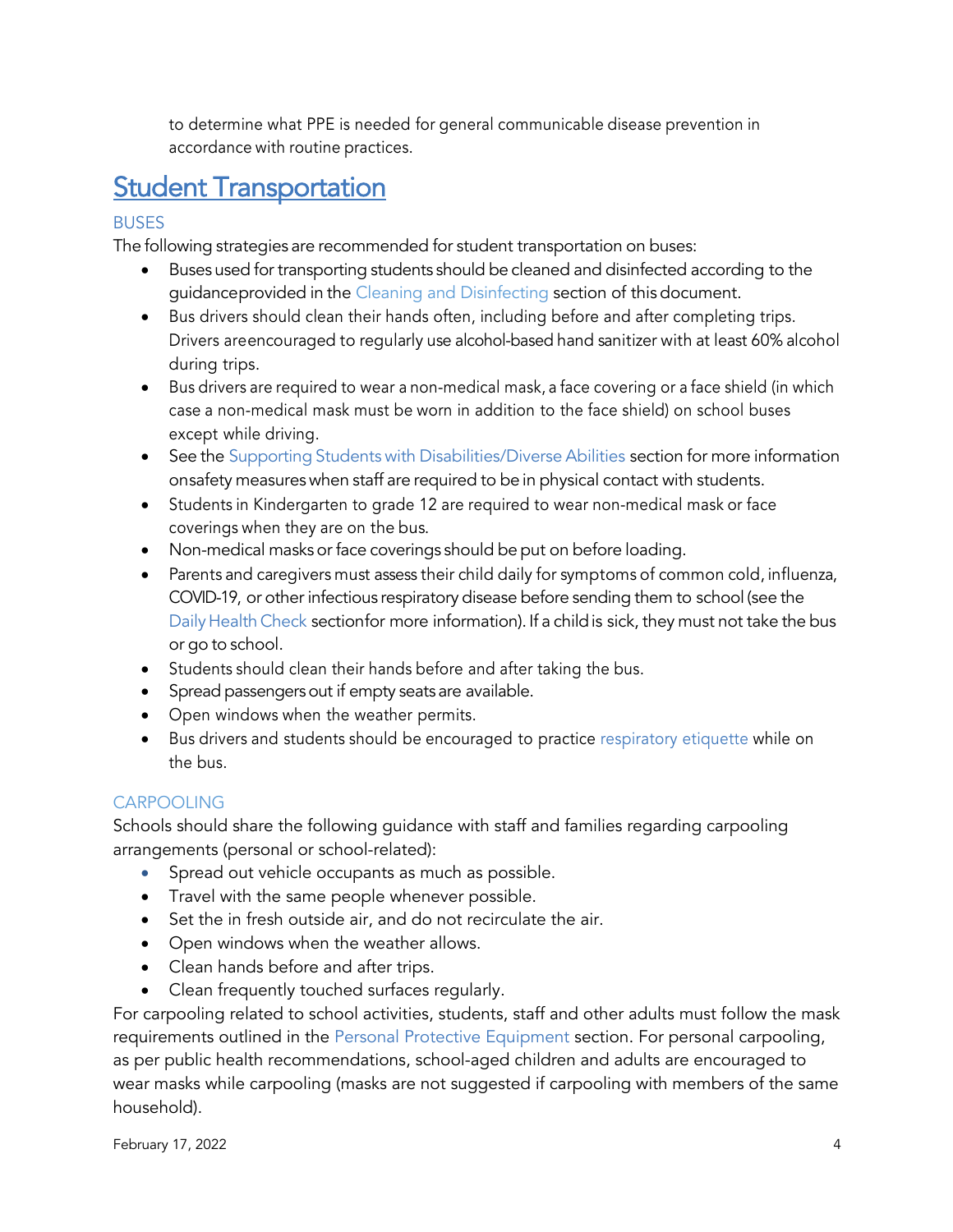### OTHER METHODS OF TRANSPORTATION

For students, staff and visitors taking mass transit (e.g. municipal buses, SkyTrain, ferries, etc.), hand hygiene should be practiced before and after trips. Riders should follow any other safety guidance (including mask guidance) issued by the relevant transit authority. Schools should continue to encourage methods of active transportation (e.g. walking, biking, skateboarding, etc.) wherever possible due to the overall health benefits.

# Cleaning and Disinfecting

Regular cleaning and disinfection are essential to prevent the transmission of COVID-19 from contaminated objects and surfaces.

- Always wash hands before and after handling shared objects.
- Items and surfaces that children have placed in their mouths or that have been in contact with bodilyfluids should be cleaned as soon as possible and between uses by different children.
- Dishwasher-safe items can be cleaned and disinfected in a dishwasher with a hot rinse cycle.

## CLEANING AND DISINFECTING FREQUENCY

The following frequency guidelines must be adhered to when cleaning and disinfecting:

- General cleaning of the premises, and cleaning and disinfecting of frequently touched surfaces, at least once in a 24-hour period. (See Frequently Touched Surfaces section below for examples of frequently touched surfaces.)
- Clean and disinfect any surface that is visibly dirty.
- Empty garbage containers daily.

The requirements for daily cleaning and disinfecting outlined above do not apply to spaces/equipment that are not being used by students, staff or visitors. Many schools and districts have implemented procedures such as sign-in sheets posted next to room entrances that help custodial staff focus cleaning/disinfecting activities on those spaces that have been utilized by staff or students.

### FREQUENTLY TOUCHED SURFACES

Frequently touched surfaces include:

- Items used by larger numbers of students and staff, including doorknobs, light switches, hand railings,water fountains,faucet handles, toilet handles.
- Limiting access to water fountains is no longer recommended.Hand hygiene should be practiced before and after use. Schools should ensure non-drinkable (non-potable) water sources are not used for drinking water, and that these sources are labelled as such (Part 4 of OHS Regulation).
- School communicable disease plans should not include restricting access to water, washrooms or other spaces that support student learning and well-being (e.g. gymnasiums, libraries, support rooms, etc.). Schools should return to full operation of all spaces in alignment with the protocolsoutlined in thisdocument.
- Shared equipment (e.g. computer keyboards and tablets, glassware and testing equipment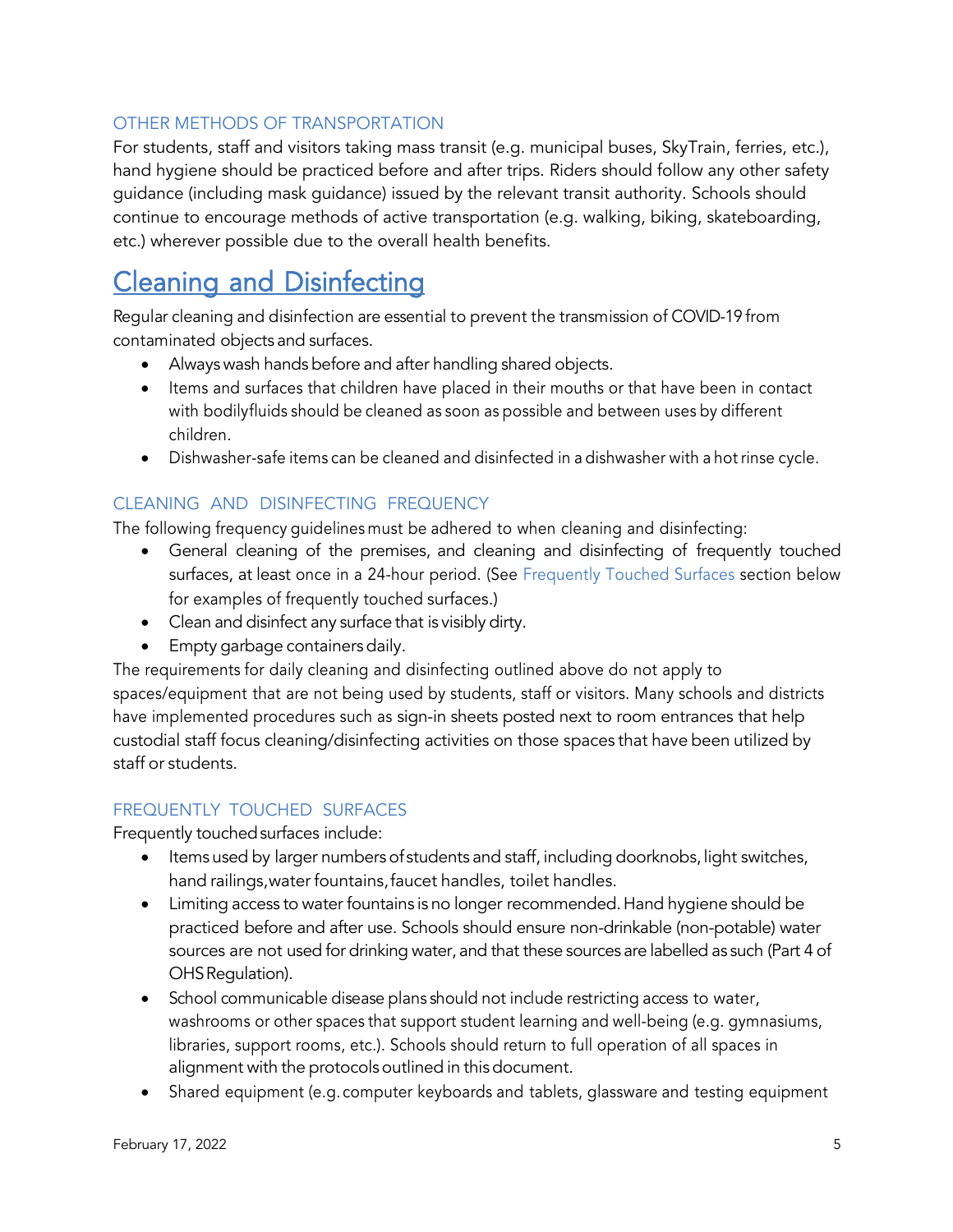for science labs, kitchen equipment for culinary programs, sewing machines and sewing equipment for home economic programs, PE/sports equipment, music equipment,etc.)

- Appliances (staff and students can share the use of appliances and other objects, but treat items like microwaves, refrigerators, coffee pots, photocopiers or laminators as frequently touched surfaces)
- Service counters (e.g., office service window, library circulation desk)

Frequently-touched items like toys or manipulatives that may not be able to be cleaned often (e.g. fabrics) or at all (e.g. sand, foam, playdough, etc.) can be used, if hand hygiene is practiced before and after use. Carpets and rugs (e.g.in Kindergarten and StrongStart classes) can also be used. There is no evidence that the COVID-19 virus is transmitted via textbooks, paper or other paperbased products. Laminated or glossy paper-based products (e.g. children's books or magazines) and items with plastic covers (e.g. DVDs) can be contaminated if handled by a person with COVID-19; however, the risk is low. There is no need for these items to be cleaned and disinfected or quarantined for any period of time before or after use.

# Visitor Access/Community Use

- Schools can leave front doors unlocked for visitor access.
- Visitors are no longer limited to those supporting activities of direct benefit to student learning and wellbeing.
- Schools are responsible for ensuring that visitors are aware of communicable disease protocols and requirements, and have completed adaily health check, prior to entering the school.
	- o Information on communicable disease protocols and requirements for visitors should be posted by the entrance to the school, on the school website and included in communications to students and families.
- Schools must have a sign in/sign out process in place for all visitors and staff who are not typically onsite (e.g. TTOCs, itinerant teachers/specialists, maintenance or IT personnel, district/authority administrators).
- All visitors must wear a non-medical mask when they are inside the school. See the Personal Protective Equipment section for more information, including exceptions to mask requirements for visitors.
- Parents/caregivers and other visitors should respect others' personal space while on school grounds, including outside.
- Use must occur in line with those activities permitted as per relevant local, regional, provincial andfederal public health recommendations and Orders
- Diligent hand hygiene
- Respiratory etiquette
- Ensuring participants stay home if they are feeling ill
- Where possible, limiting building access to only those areas required for the purpose of the activity

Community users are responsible for collecting names and contact information of participants to supportcontact tracing activities by the local health authority.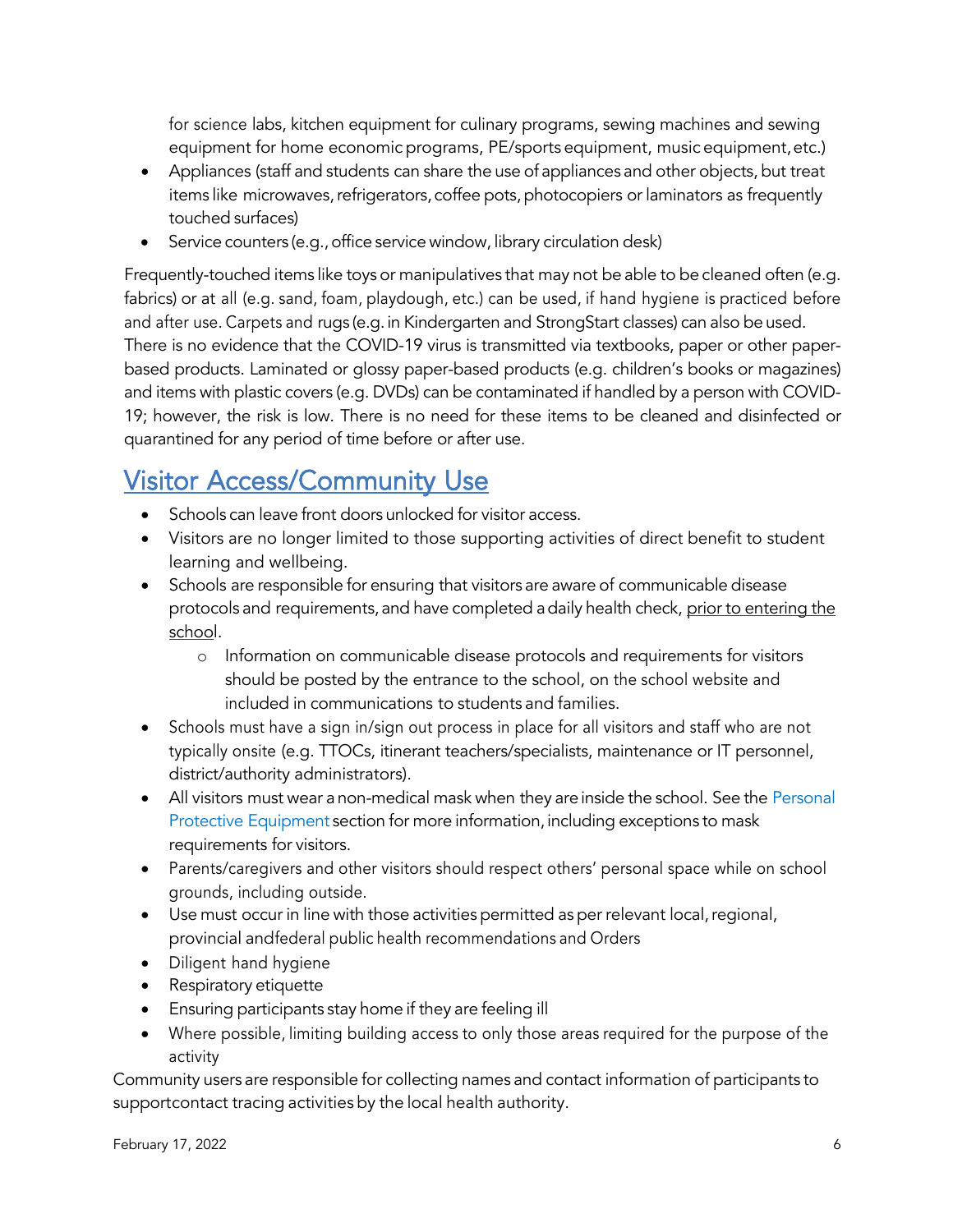# Illness & Self-Assessment Policies and Protocols

### DAILY HEALTH CHECK

A daily health check is a tool to reduce the likelihood of a person with COVID-19 coming to school when they are infectious.

- Parents and caregivers should assess their children daily for illness before sending them to school.
	- o Parents/caregivers and students can utilize the provincial K-12 Health Check app for daily assessment of symptoms.
- Staff and other adults should complete a daily health check prior to entering the school.
- If a student, staff or other adult is sick, they must not enter the school.

## SCHOOL AND SCHOOL DISTRICT RESPONSIBILITIES

School districts and independent school authorities must develop local protocols for schools and adult-onlyworksites/offices that:

- Ensure staff and other adults (e.g. parents, caregivers, visitors) entering the school/worksite are aware of their responsibility to complete a daily health check prior to entering the school/worksite (e.g. emails/letters to parents and staff, orientation video, signage on doors) and to stay home if they are sick.
- Clearly communicate with parents/caregivers their responsibility to complete adaily health check with their child, and keep them home from school if they are sick.
- Establish procedures for students and staff who become sick while at school/work to be sent home as soon as possible.

Some students or staff may not be able to be picked up immediately. As such, schools should have a space available where the student or staff can wait comfortably and is separated from others (at least 2M), and provide the student or staff with a non-medical facemask if they don't have one (unless they are experiencing gastrointestinal symptoms and are at risk of vomiting.)

Schools must provide supervision for younger children. Supervising staff should wear a nonmedical mask and face shieldif they are unable to maintain physical distance, avoid touching bodily fluids as much as possible, and practice diligent hand hygiene.

- Staff responsible for facility cleaning should clean and disinfect the surfaces/equipment which the person's bodily fluids may have been in contact with while they were ill (e.g. their desk in a classroom, the bathroom stall they used, etc.) prior to the surfaces/equipment being used by others. Cleaning/disinfecting the entire room the person was in (a "terminal" clean) is not required in these circumstances.
- Establish procedures that allow for students and staff to return to school/work in line with the guidance in the Staying Home, Self-Isolation and Symptoms section.
	- o This is to ensure students and staff who are not sick are not kept out of school/away from work longer than necessary.

Schools and districts should not require a health-care provider note (i.e. a doctor's note) to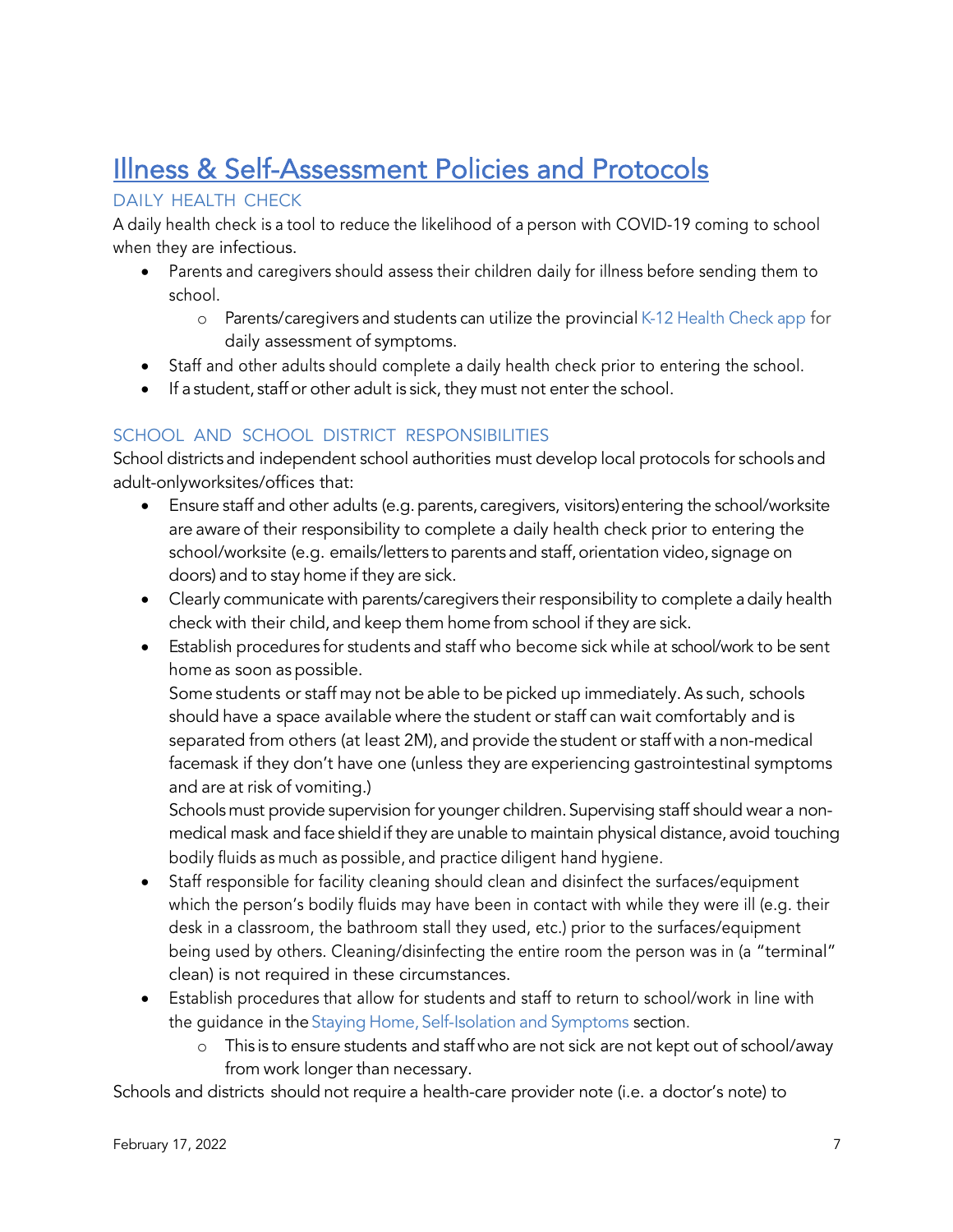confirm the health status of any individual, beyond those required to support medical accommodation as per usual practices.

### STAYING HOME, SELF-ISOLATION AND SYMPTOMS

### Stay Home When Required to Self-Isolate

Students, staff or other adults must stay home if they are required to self-isolate. Additional information on self-isolation requirements and support is available from BCCDC.

### Symptoms of Illness and Return to School

Students, staff or other adults should stay at home when sick, as this is one of the most important ways to reduce the introduction to and the spread of COVID-19 in schools. The following resources provide guidance regarding specific symptoms of illness:

- Parents/caregivers and students can use the K-12 Health Check app.
- Staff and other adults can refer to BCCDC's "When to get tested for COVID-19".
- Staff, students and parents/caregivers can also use the BCCDC online Self-Assessment Tool, call 8-1-1 or their health care provider.

When a staff, student or other adult can return to school depends on the type of symptoms they experienced (as indicated in the K-12 Health Check app and BCCDC When to get tested for COVID-19 resource).

Students and staff who experience symptoms consistent with a previously diagnosed health condition (e.g. seasonal allergies) can continue to attend school when they are experiencing these symptoms as normal.They do not require re-assessment by a health-care provider and should not be required to provide a health-care provider note. If they experience any new or unexplained symptoms, they should seek assessment by a health-care provider.

Students or staff may still attend school if a member of their household develops new symptoms of illness, provided the student/staff has no symptoms themselves. If the household member tests positive for COVID-19, public health will advise the asymptomatic student/staff on self-isolation and when they may return to school.

# **Hand Hygiene**

Rigoroushand-washing with plain soap and water is the most effective way to reduce the spread of illness (antibacterial soap is not needed for COVID-19). Follow these guidelines to ensure effective hand hygiene in schools:

- Practice diligent hand hygiene by washing hands with plain soap and water for at least 20 seconds(temperature does not change the effectiveness of washing hands with plain soap and water).
- Facilitate regular opportunities for staff and students to practice hand hygiene:
	- o Use portable hand-washing sites and/or alcohol-based handsanitizerdispensers containing at least 60% alcohol, where sinks are not available.
	- o Hand-washing should be encouraged upon school entry and before/after breaks and eating, using washroom and using frequently touched shared equipment.
- Promote the importance of diligent hand hygiene to staff and students regularly.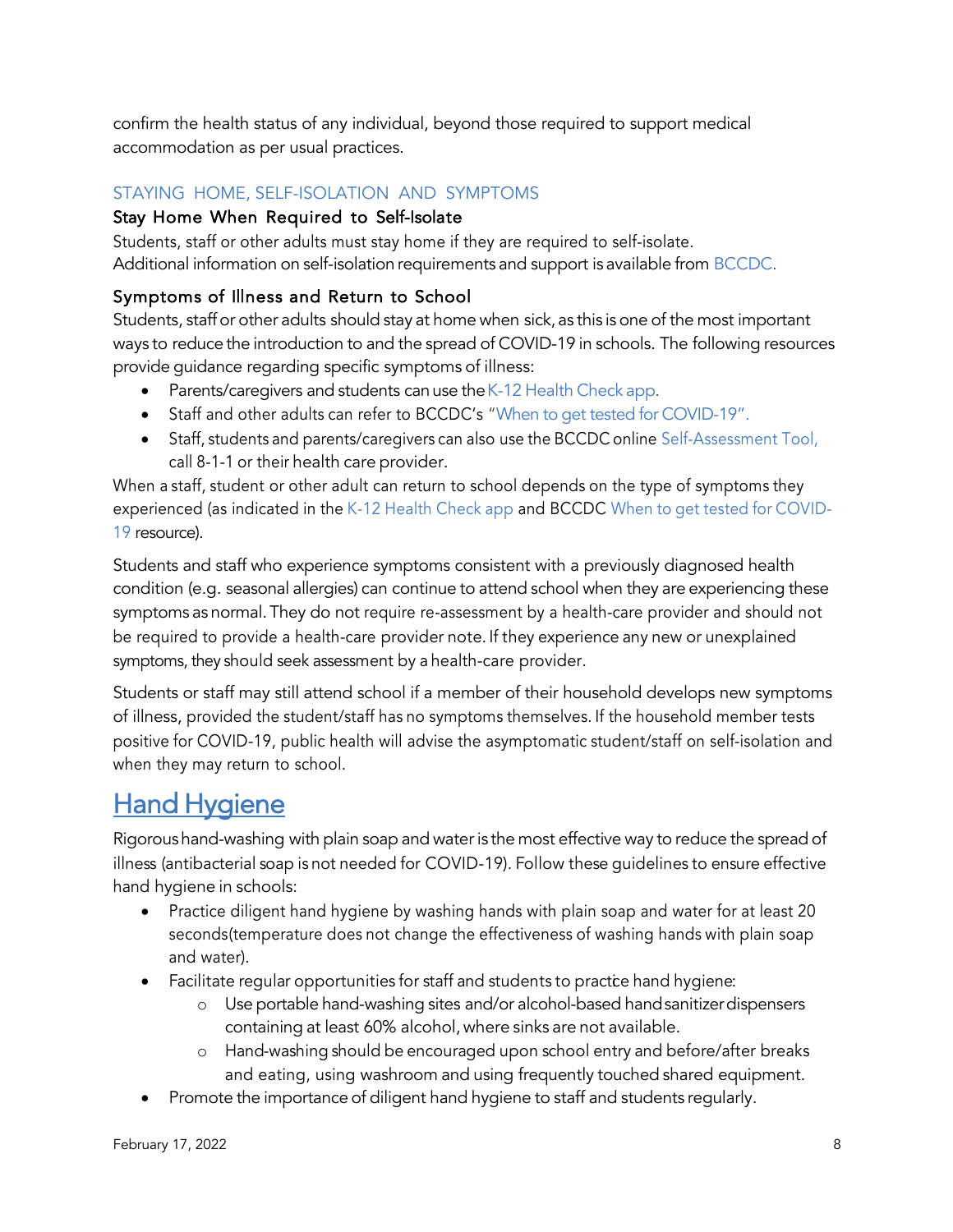- Ensure hand-washing supplies are always well stocked including soap, paper towels and where appropriate, alcohol-based hand rub with a minimum of 60% alcohol.
- Staff should assist younger students with hand hygiene as needed.
- Students may bring their own sanitizer or plain soapif they are on the list authorized by Health Canada or have a medical condition that requires specialized soaps.
- If hands are visibly soiled, alcohol-based hand rub may not be effective at eliminating microbes.Soap and water are preferred when hands are visibly dirty. If it is not available, use an alcohol-based handwipe followed by alcohol-based hand rub.

# **Respiratory Etiquette**

Students and staff should:

- Cough and sneeze into their elbow, sleeve, or a tissue.
- Throw away used tissues and immediately perform hand hygiene.

# Personal Protective Equipment (PPE)

- Personal protective equipment (including masks) can provide an additional layer of protection. Non-medical masks and face coverings (hereafter referred to collectively as "masks") have a role to play in preventing the spread of COVID-19. They provide some protection to the wearer and to those around them.
- In the event a regional or provincial public health recommendation or Order requires stricter non-medical mask use than is outlined in this document, that recommendation or Order should be followed.
- Those wearing masks should still continue to respect others personal space.
- Masks should not be used in place of the other safetymeasures detailed in this document.

### K-12 STAFF:

All K-12 staff are required to wear a mask or a face shield (in which case a mask must be worn in addition to the face shield) indoors in schools and on school buses.

Supporting students with complex behaviours, medical complexities or receiving delegated care may require staff providing health services or other health care providers to be in close physical proximity or in physical contact with amedically complex or immune suppressed student.

- People providing these services in schools must wear a mask (medical or non-medical) when providing services and the service cannot be provided from behind a physical barrier. Additional PPE over and above that needed for routine practices and the use of amedical or non-medical mask is not necessary.
- Parents and caregivers of children who are considered at higher risk of severe illness due to COVID-19 are encouraged to consult with their health care provider to determine their child's level of risk.

### K-12 STUDENTS:

All students in Kindergarten to grade 12 are required towear amask or a face shield (in which case a non-medical maskmust be worn in addition to the face shield)indoors in schools and on school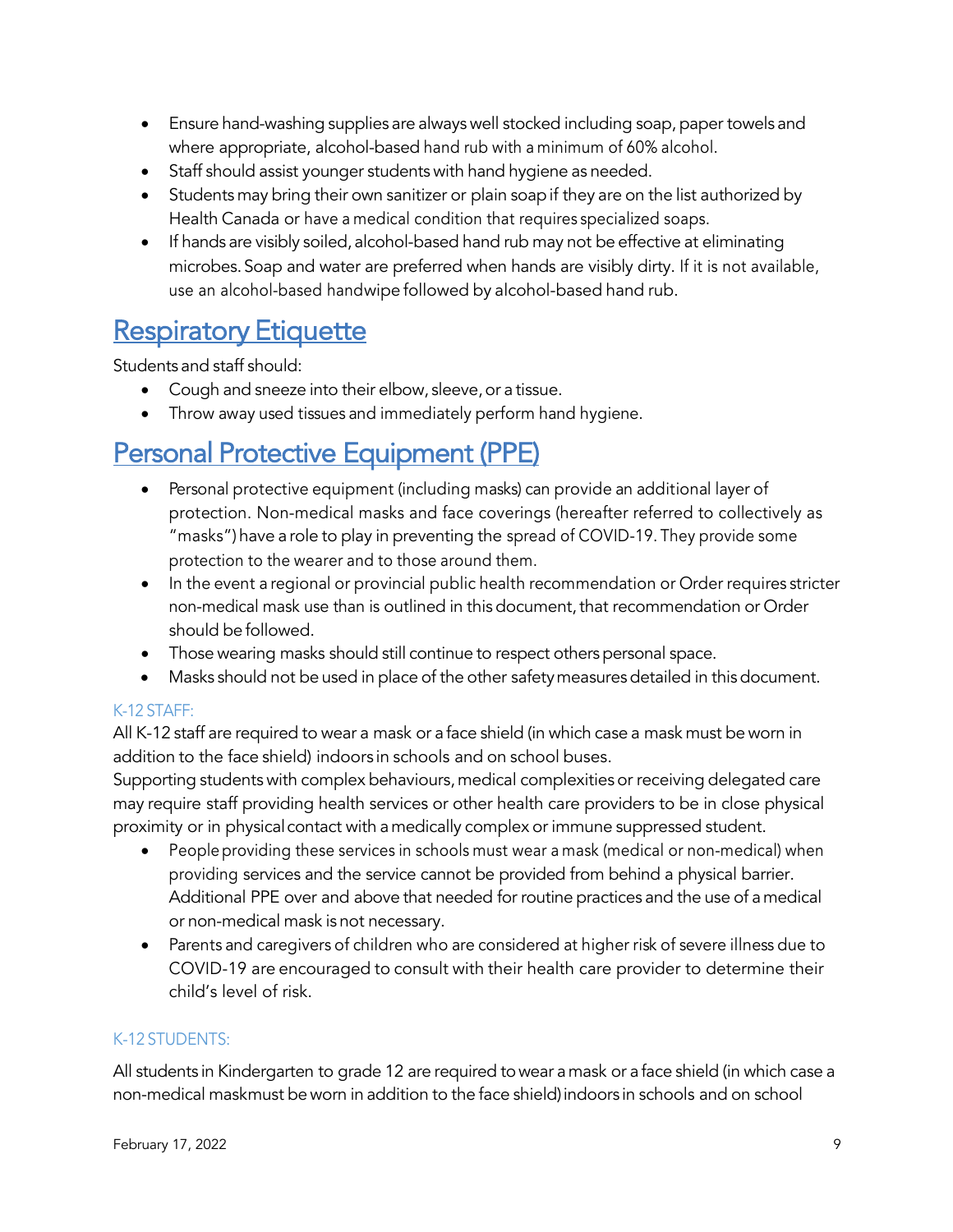buses.

Staff should utilize positive and inclusive approaches to engage students in the use of masks, and should not employ measures that are punitive or stigmatizing in nature.

### VISITORS:

All visitors must wear anon-medical mask when they are inside the school.

### EXCEPTIONSFORSTAFF, STUDENTSAND VISITORS:

The guidance outlined above regarding mask requirements does not apply to staff, students and visitors in thefollowing circumstances:

- to aperson who cannot tolerate wearing amask for health or behavioural reasons;
- to a person who is unable to put on or remove a mask without the assistance of another person;
- if the mask is removed temporarily for the purposes of identifying the person wearing it;
- if the mask is removed temporarily to engage in an educational activity that cannot be performed while wearing amask (e.g. playing awind instrument,engaging in high-intensity physical activity, etc.);
- if a person is eating or drinking;
- if aperson is behind abarrier; or
- while providing a service to a person with a disability or diverse ability (including but not limited to a hearing impairment) where visual cues, facial expressions and/or lip reading/movements is important.

While the mask requirements outlined in this document specifically apply to K-12 schools, public health recommends that staff and visitors at non-school sites (e.g., administrative offices, maintenance facilities,etc.) wear masks in indoor common/shared spaces if they are not fully vaccinated. Staff and visitors at non-school sites must also adhere to any regional or provincial public health recommendations or orders for workplaces requiring increased mask use.

Schools must not require a health care provider note (i.e. a doctor's note) to confirm if staff, students or visitors cannot wear a mask.

No student should be prevented from attending or fully participating at school if they do not wear a mask.

# General Ventilation and Air Circulation

School districts and independent school authorities are required to ensure that heating, ventilation and air conditioning (HVAC) systems are designed, operated, and maintained as per standards and specifications for ongoing comfort for workers (Part 4 of the OHS Regulation).

School districts and independent school authorities should regularly maintain HVAC systems for proper operation and ensure that:

• schools with recycled/recirculated air systems upgrade their current filters to aminimum MERV13 filter or higher if possible; and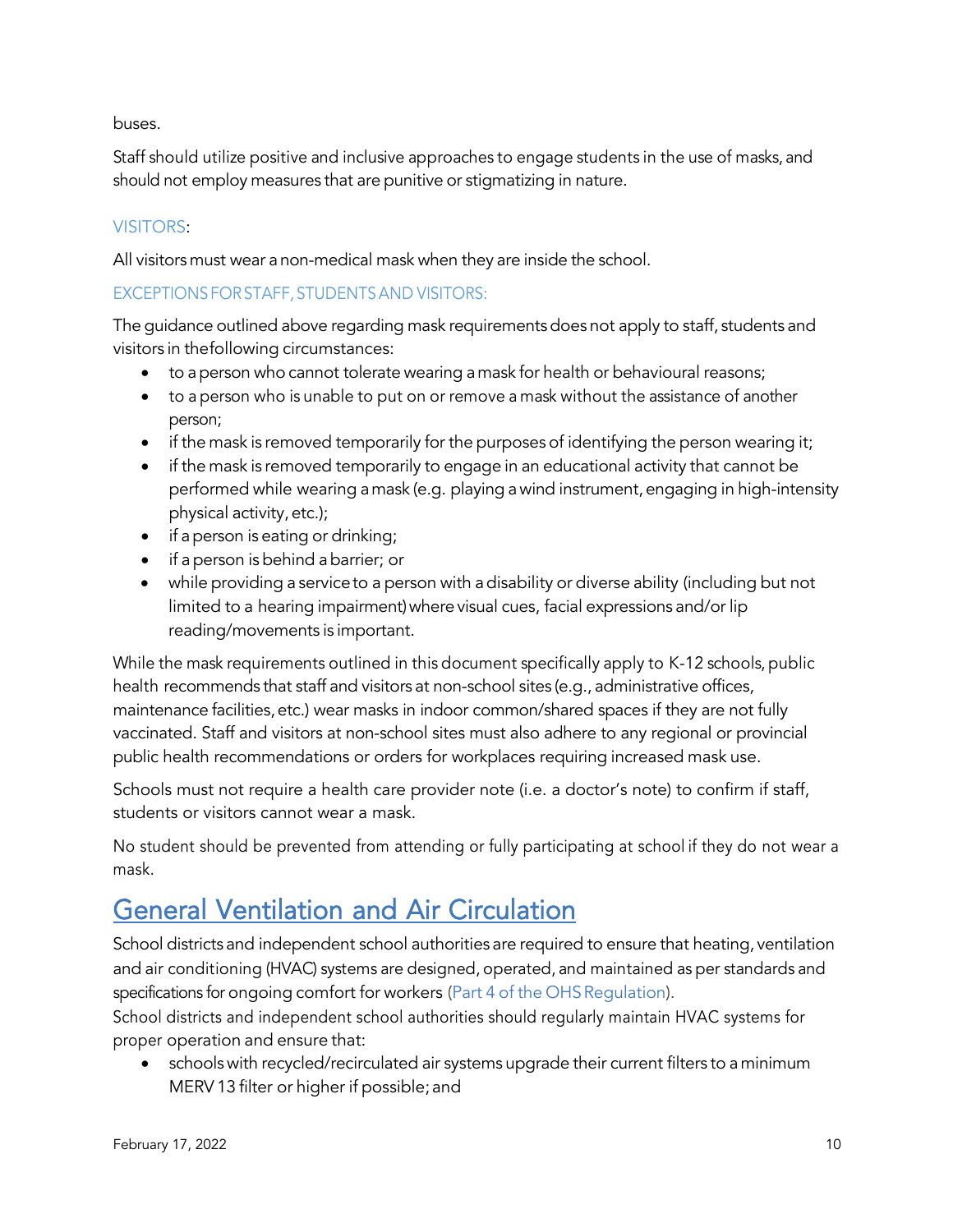• schools with fresh air intake systems increase their average air exchanges as detailed on the ASHRAE website and the Rocky Point Engineering Ltd website.

School district and site-based safety plans should include provisions for when a school/worksite's ventilation system is temporarily compromised (e.g. partial power outage, ventilation break down).

In order to enhance school ventilation, schools should consider:

- moving activities outdoors when possible (for example, lunch, classes, physical activity) and considermoving classrooms outside when space and weather permit
- increasing air exchanges by adjusting the HVAC system
- managing air distribution through building automation control systems
- where possible, opening windows if weather permits and HVAC system function will not be negatively impacted

# Curriculum, Programs and Activities

### FOOD/CULINARY PROGRAMS

Schools can continue to include food preparation as part of learning programs for students. The followingguidelines should be applied:

Food Safety

- In the case of food and culinary programs, where food is prepared as part of learning and is consumed by the students who prepared it, the following health and safety measures should apply:
	- o Continue to follow normal food safety measures and requirements
	- o Implement the cleaning and disinfecting measures outlined in the Cleaning and Disinfecting section of this document
- FOODSAFE Level 1 covers important food safety and worker safety information including foodborne illness, receiving and storing food, preparing food, serving food, and cleaning and sanitizing. It is a helpful resource for those seeking education and training on food safety practices.

Hand Hygiene and Cleaning Protocols

- Practice diligent hand hygiene by washing hands with plain soap and water for at least 20 seconds. (Antibacterial soap is not needed for COVID-19). Students and staff should wash their hands in alignment with normal food safety measures and requirements.
- Refer to the Cleaning and Disinfecting section for cleaning/disinfecting protocols.
- For laundry, follow the instructions provided in the Cleaning and Disinfecting section of these guidelines.

### FOOD SERVICES

Schools can continue to provide food services, including for sale.

• If food service is provided in schools that is regulated under the Food Premises Regulation, no additional measures beyond those articulated in this document and regular requirements as outlined in the regulation need to be implemented (e.g. a FOODSAFE trained staff member, a food safety plan, etc.).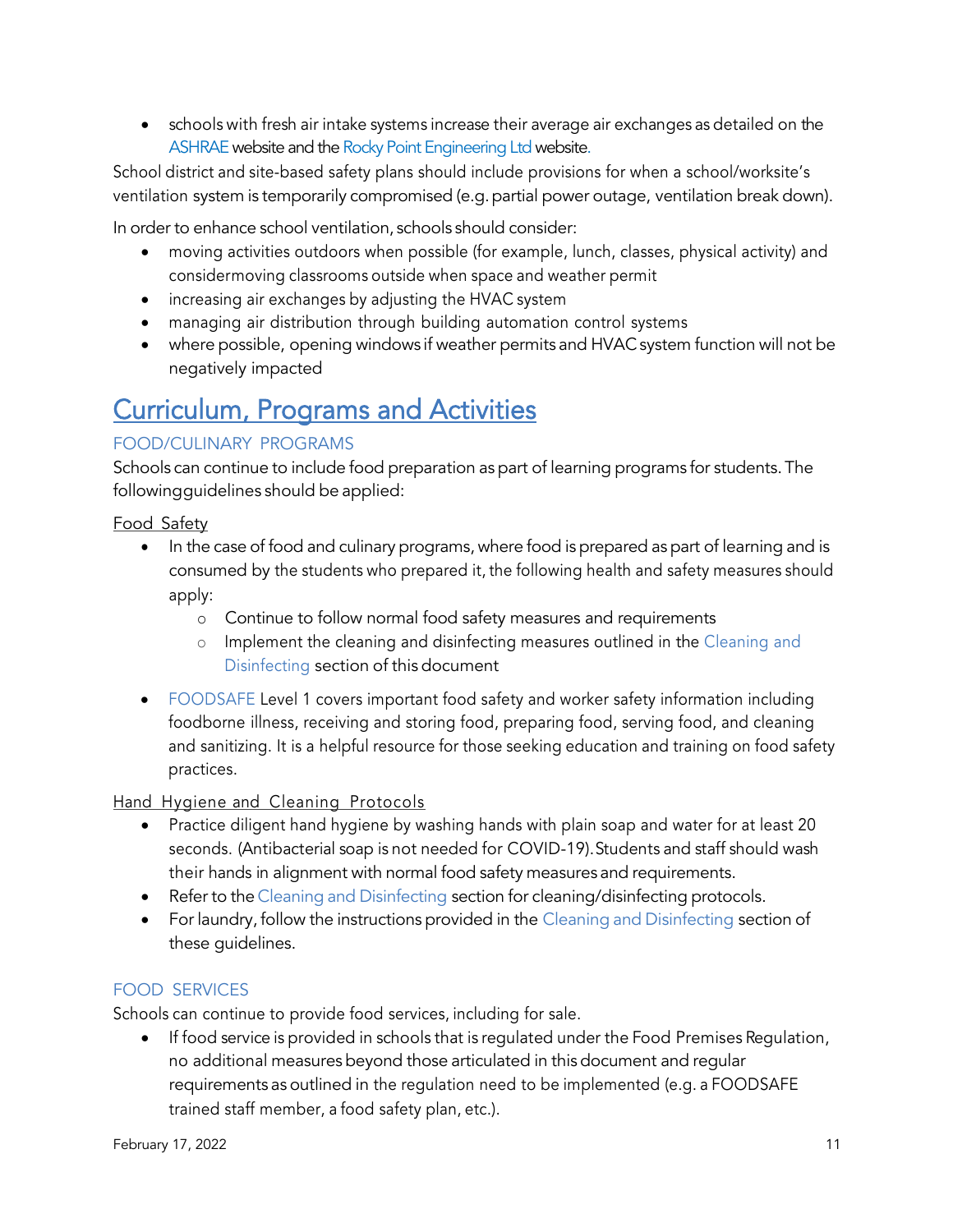For food contact surfaces, schools should ensure any sanitizers or disinfectants used are approved for use in a food service application and are appropriate for use against COVID-19.These may be different than the products noted in this document for general cleaning and disinfection.Additional information is available on the BCCDC website.

Schools can continue to accept food donations to support learning and the delivery of meal programs, breakfast clubs and other food access initiatives.

Schools should continue to emphasize that food and beverages should not be shared. School meal programs should follow regular operating practices.

#### **FUNDRAISERS**

Schools can continue to offer fundraisers that can be implemented in line with the guidelines outlined in this document. If the fundraisers involve the sale of food items, they should also align with the Guidelines for Food and Beverage Sales in B.C. Schools.

#### MUSIC PROGRAMS

- K-12 staff and students in Kindergarten to grade 12 must wear masks when indoor and a barrier is not present. Masks can be temporarily removed while engaging in an educational activity that cannot be performed while wearing a mask (e.g. playing a wind instrument), but must be worn while singing.
- Shared equipment should be cleaned and disinfected as per Cleaning and Disinfecting guidelines and students should be encouraged to practice proper hand hygiene before and after musicequipment use.
	- o Equipment that touches the mouth (e.g. instrument mouth pieces) should not be shared unless cleaned anddisinfected in between uses.
	- o The B.C. Music Educators' Association and the Coalition for Music Education in B.C. have also developed Guidance for Music Classes in BC During COVID-19. In the case of any discrepancy in guidance, schools and school districts are expected to follow the Ministry of Education guidelines outlined in this document.

### SHARED OFFICE SPACE FOR STAFF

- The quidelines in this document should be used to determine what measures should be in place within staff-only spaces within a school (e.g. break rooms, school office).
- WorkSafeBC guidance for work place should be used to determine what measures should be in place for non-school spaces operated by a school district or independent school authority (e.g. board/authority offices,maintenance facilities, etc.).
- See the Personal Protective Equipment section for more information on mask requirements for staff.

#### PHYSICAL AND HEALTH EDUCATION (PHE)/OUTDOOR PROGRAMS

• Spread out students and staff within available space, and encourage outdoor activities and programs, as much as possible.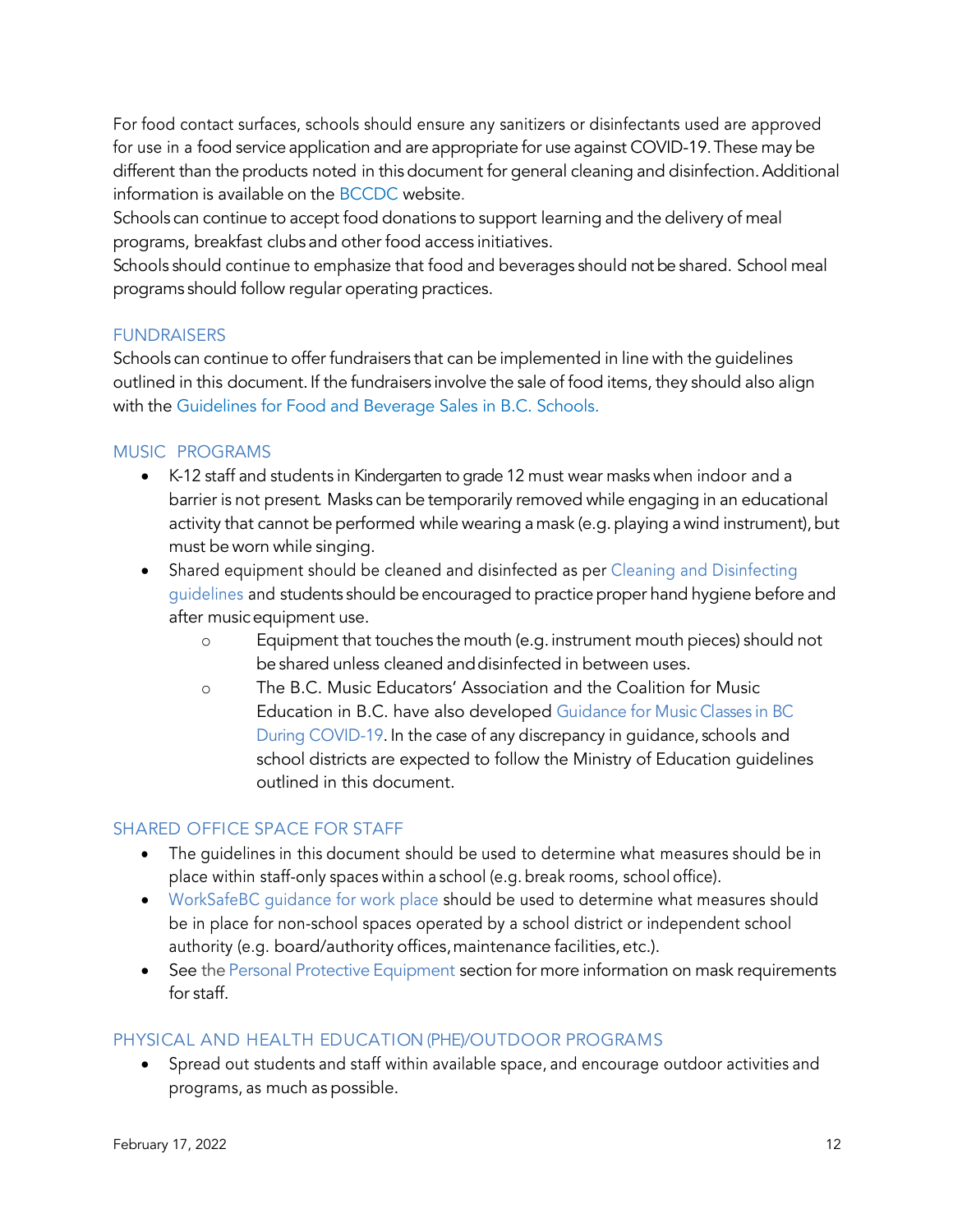- K-12 staff and students in Kindergarten to grade 12 are required to wear masks during PHE/outdoor program classes when they are indoors and a barrier is not present.
	- o Students are not required to wear masks during high-intensity physical activities (e.g. stationarybike,weightlifting, basketball, soccer); mask use during these activities is left to students' personal choice. Staff are encouraged to move highintensity physical activitiesoutdoors whenever possible.
	- o For low intensity activities (e.g. yoga, walking), students are required to wear masks when they are indoors and abarrier is not present.
- Shared equipment can be used, provided it is cleaned and disinfected as per the quidelines in the Cleaning and Disinfecting section of this document.
	- o Students should be encouraged to practice proper hand hygiene before and after using frequently touched pieces of equipment (e.g. before and after a sports game using a shared ball), as well as proper respiratory etiquette.
	- $\circ$  Equipment that touches the mouth (e.g. water bottles) should not be shared unless cleaned and disinfected in between uses.

### PLAYGROUNDS

There is no current evidence of COVID-19 transmission in playground environments. Playgrounds are a safe environment. The following measures should be taken when using playgrounds:

- Ensure appropriate hand hygiene practices before and after outdoor play
- Attempt to minimize unintentional physical contact between students
- Sand and water can be used for play if children wash their hands before and after play. COVID-19 does not survive well on surfaces, other than hard surfaces. There is no evidence showing that the virus survives on sand, in water or on playdough.

### SCHOOL LIBRARIES

- Laminated or glossy paper-based products (e.g. books, magazines, worksheets, etc.) and items with plastic covers (e.g. DVDs) are low risk items. Regular book browsing and circulation processes can occur as normal. There is no need to clean, disinfect or quarantine these items for any period of time.
- For information on cleaning, including technological devices, see the quidelines in the Cleaning and Disinfecting section.

### **SCHOOLSPORTS**

Intra- and inter-school programs, activities (e.g. intramurals, sports team practices,games), sports academies and events can continue in alignment with the following guidance:

- Requirements of relevant local, regional and provincial public health recommendations and Orders for community gatherings and events.
- Masks are worn by K-12 students, staff and other adults when they are indoors and a barrier is not present.
	- o Students are not required to wear masks during high-intensity sport activities (e.g. stationary bike, weightlifting, basketball, soccer); mask use during these activities is